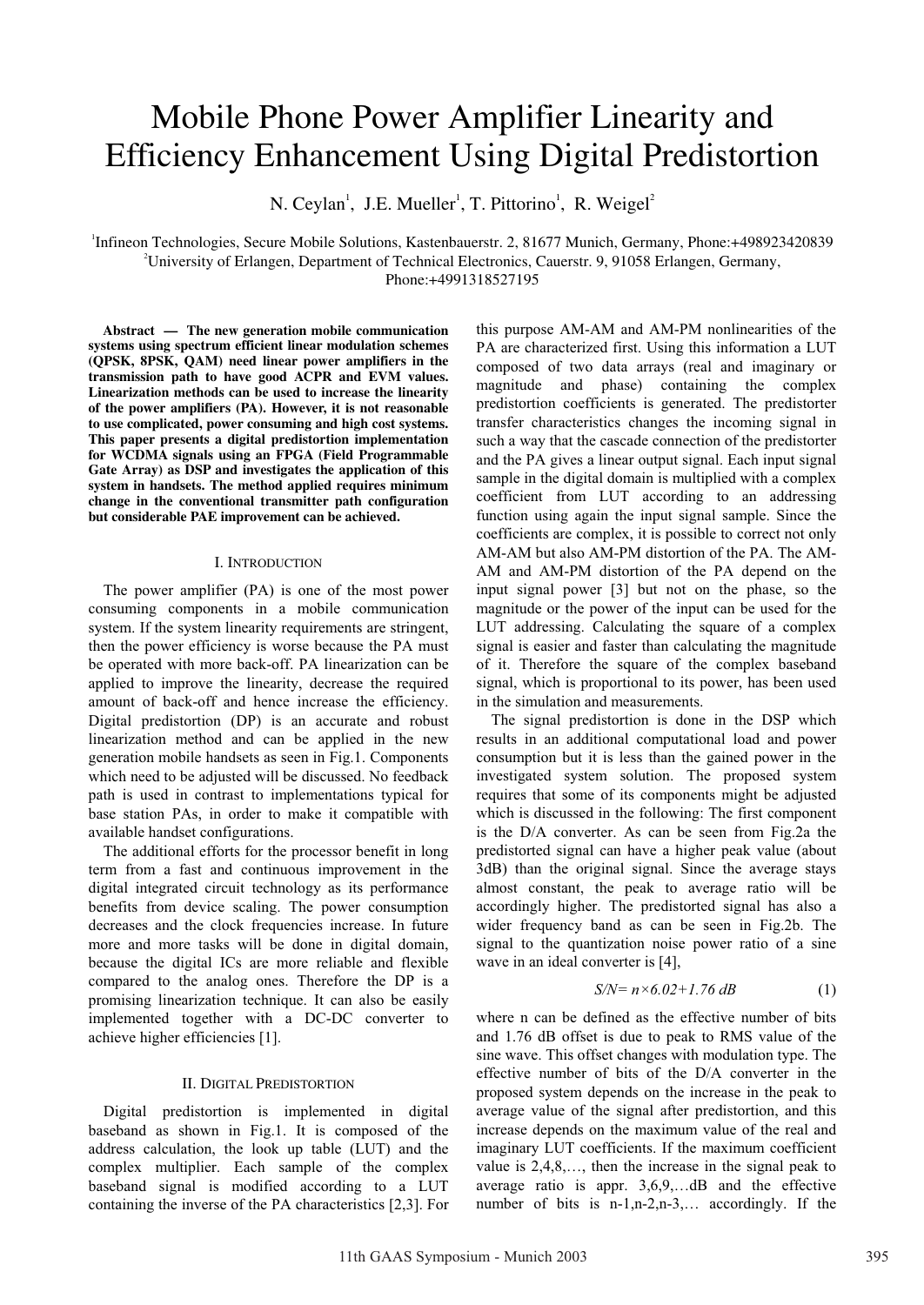predistortion is applied and the number of bits of the D/A is held constant, then the effective number of bits will decrease and S/N will decrease w.r.t. the signal without predistortion. Equation (1) gives the signal to noise power ratio, which means that there is 6.02 dB less dynamic range (S/N) for each less effective bit. In the measurements presented here the actual number of bits is 12 and the effective one is 11 because the maximum LUT coefficient value is 2.

The second component to be discussed is the reconstruction filter. The predistorted signal must reach the PA without significant distortion. The simulations showed that, if the cut-off frequency of the filters is kept low, than the linearizer performance degrades significantly. The bandwidth of the available reconstruction filters must be increased in order to let the predistorted signal pass through but a sufficient image suppression needs to be obtained at the same time. These new filter requirements can be fulfilled in two different ways [5]; by either increasing the system oversampling ratio and using a low order filter, or by leaving the oversampling ratio as previous and using a higher order filter.

Moreover, the complete analog baseband circuit, the modulator and the preamplifier (VGA shown in Fig. 1) must be able to handle the new signal having a higher peak to average ratio. For an acceptable linearization, the distortion added in these building blocks must be acceptable, which is investigated in the next chapter.

## III. SIMULATIONS AND MEASUREMENTS

Fig.3 shows the experimental implementation of the DP system. An FPGA from Xilinx is used for the digital processing of the I and Q signals. The LUT size is 256 and the word length of the digital signals is 10-bit. I and Q signals are sent to 12 bit D/A converters after predistortion. Compared to Fig.1 an SMIQ signal generator from Rohde&Schwarz is used instead of the quadrature modulator and VGA to develop a principal understanding of the system characteristics. The amplifier used is a TDMA PA operating at 850 MHz. The input signal is a WCDMA like signal with 3.84 MHz BW and peak to average ratio of 4.7 dB. Fig.4 shows the comparison of the first and the second adjacent channel power ratios with and without DP. There is considerable linearity improvement in the first channel but slight degradation in the second one. The amplifier gives about 2 dB more linear output power with the same DC supply voltage if the DP is implemented. If we assume –40 dBc ACPR for the first and –50 dBc for the second channel as the linearity condition, then DP is not required below 24.5 dBm output power as it can be seen from Fig.4. It is therefore suggested to use DP only if higher linear output power is required. The additional power consumption in digital circuitry has been estimated to be less than 100 mW. For a mobile phone using WCDMA the probability of transmitting these maximum output powers is low (in the order of 0.5-1 %). This means the DSP will be used for DP infrequently and hence the average digital power consumption is low. On the one hand we loose power in digital circuitry but on the other hand an amplifier having 2 dB less linear output power can be used which is more efficient. Fig.5 shows the estimated efficiency enhancement with a linearized PA. Solid lines are the measured output power and efficiency curves of the amplifier which delivers 26.5 dBm output power fulfilling the linearity condition (-40 dBc for the first and -50 dBc for the second ACPR) with DP and dashed lines are the output power and efficiency curves of an estimated amplifier delivering 26.5 dBm output power fulfilling the linearity condition without DP. Thus the amplifiers with and without DP are assumed to show similar power and linearity performance for the specified linearity condition. Comparison shows that there is an efficiency improvement from 32% to 39% at maximum linear output power of 26,5 dBm and from 2.4% to 3% at 10 dBm if the DP is used. The improvement at 26.5 dBm results in a power saving of 250 mW, which compensates more than the power consumption of the digital processor. Due to the smaller power stage usable in combination with the DP-concept considerably higher efficiencies can be obtained over typically used lower output power ranges. This is a very useful improvement for WCDMA systems, which have a big output power dynamic range [1]. For example in UMTS output powers from -50dBm to +27dBm are required, which depend on the position of the mobile station w.r.t. the base station and the number of users in the channel etc. The estimated probability function of the UMTS mobile station transmit power level is as shown in Fig.6. Therefore it is very important to improve the efficiency not only for high output powers but also for all other output powers, especially at power levels, which have high probabilities of occurrence (-10 to 22 dBm). Fig.6 shows also the improvement in the efficiency at different output powers. The average efficiency regarding the output power probability function with and without DP has been calculated and an increase from 6.23% to 7.6% has been observed, which means an improvement of more than 20%.

The performance of DP with changing DC supply voltage has also been measured. The DC voltage has been changed by +/-100mV from the nominal value. The performance of the DP is still good within these limits. The measured first and second ACPRs are close to the values in nominal case with a maximum degradation of 2dB as shown in Fig.7, so that the method is not much sensitive to the changes in supply voltage.

In the DP measurements the performance degradation due to the nonlinearities in the modulator and the preamplifier has not been considered (they have been assumed to be linear). Some simulations have been done to investigate the effects of these components on the predistortion. First a behavioral saturation model for these stages has been designed using some measurement data of the UMTS direct transceiver from Infineon Technologies. This model has been used for a system simulation with an input signal composed of the control channel and one data channel (DPCCH+DPDCH) having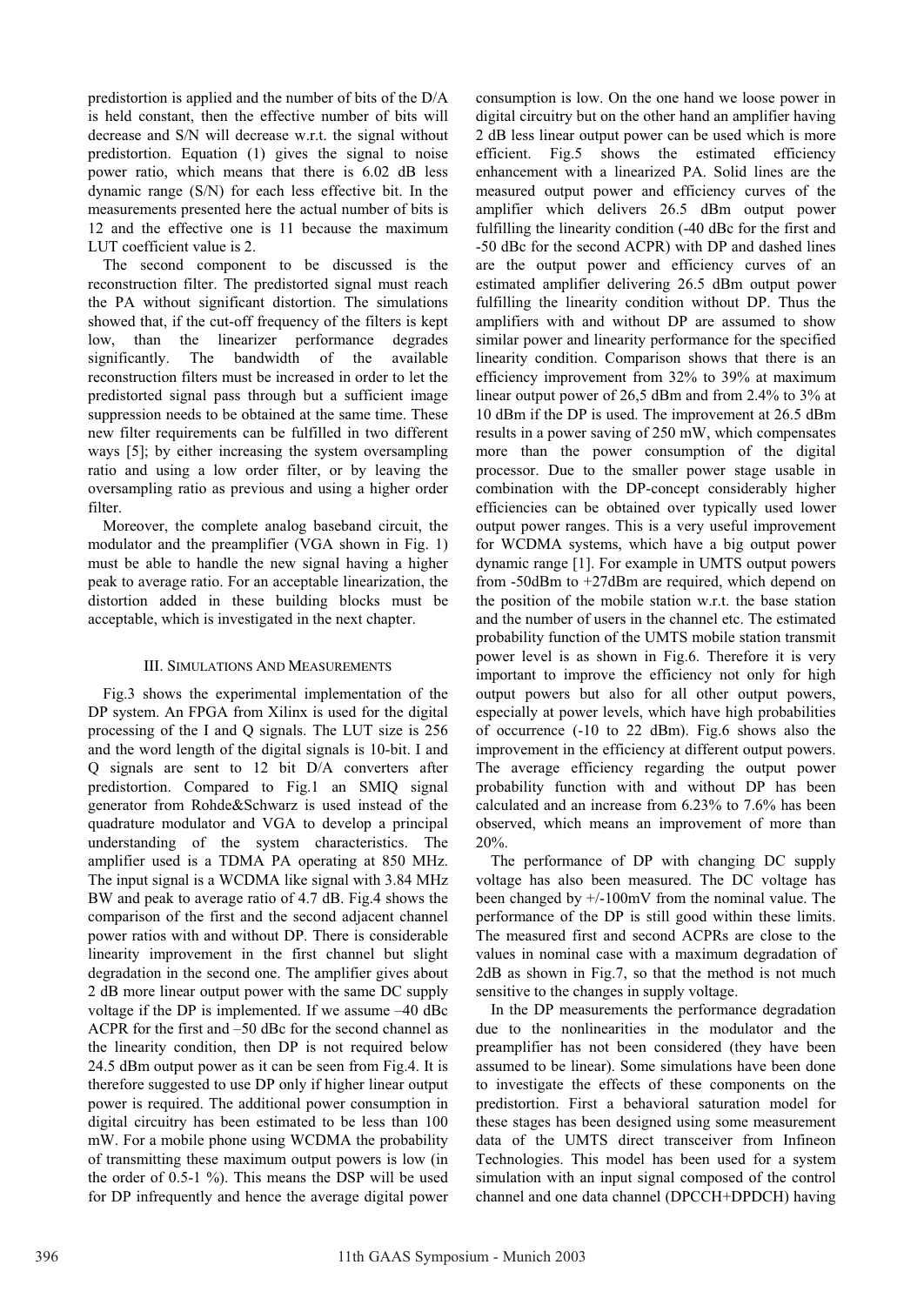a peak to average ratio of 3.7dB. It has been observed that the maximum ACPR degradation due to the nonlinearities in the modulator and the preamplifier at the PA output are 0.3 dB for the first and 0.9 dB for the second adjacent channels. This is an acceptable degradation. Therefore these components can be used without any change in their specifications.

### IV. CONCLUSIONS

A digital predistortion system has been implemented, which is very simple and can be used in mobile phones with adjustment of the available components in the system. The improvement in the ACPR at the PA output has been verified. The implementation requires a low effort. It has been shown that the total system efficiency can be improved by 20% if the digital predistortion is used. The system is not much sensitive to the changes in DC supply voltage, which is very important for the proposed open-loop system. The saturation effects of the modulator and preamplifier have been simulated and observed that the amount of the degradation is acceptable, which makes it possible to use these stages without any change.

#### **REFERENCES**

- [1] M. Ranjan, K.H. Koo, G. Hanington, C. Fallesen P. Asbeck, "Microwave power amplifiers with digitallycontrolled power supply voltage for high efficiency and high linearity", *IEEE MTT-S International Microwave Symposium Digest,* Vol.1, p.493-6, June 2000.
- [2] A. Springer, A. Gardenitsch, R. Weigel, "Digital predistortion-based power amplifier linearization for UMTS", *European Conference on Wireless Technology Proceedings,* p.185-8, Sept.2001.
- [3] Michael Faulkner, Mats Johansson, "Adaptive linearization using predistortion-experimental results", *IEEE Transactions on Vehicular Tech.,* Vol. 43, No. 2, pp. 323-332, May 1994.
- [4] Rudy J. van de Plassche, Johan H. Huijsing, Willy Sansen, "Analog Circuit Design. High-Speed Analog-to-Digital Converters; Mixed-Signal Design; PLL's and Synthesizers", Kluwer , 2000.
- [5] Lars Sundström, Michael Faulkner, Mats Johansson, "Effects of reconstruction filters in digital predistortion linearizers for RF power amplifiers", *IEEE Transactions on Vehicular Tech.,* Vol. 44, No. 1, pp. 131-139, February 1995.



Fig. 1. The block diagram of digital predistortion.



Input signal to the predistorter Output signal of the predistorter

Fig. 2. (a) Time and (b) frequency domain input and output signals of the predistorter.